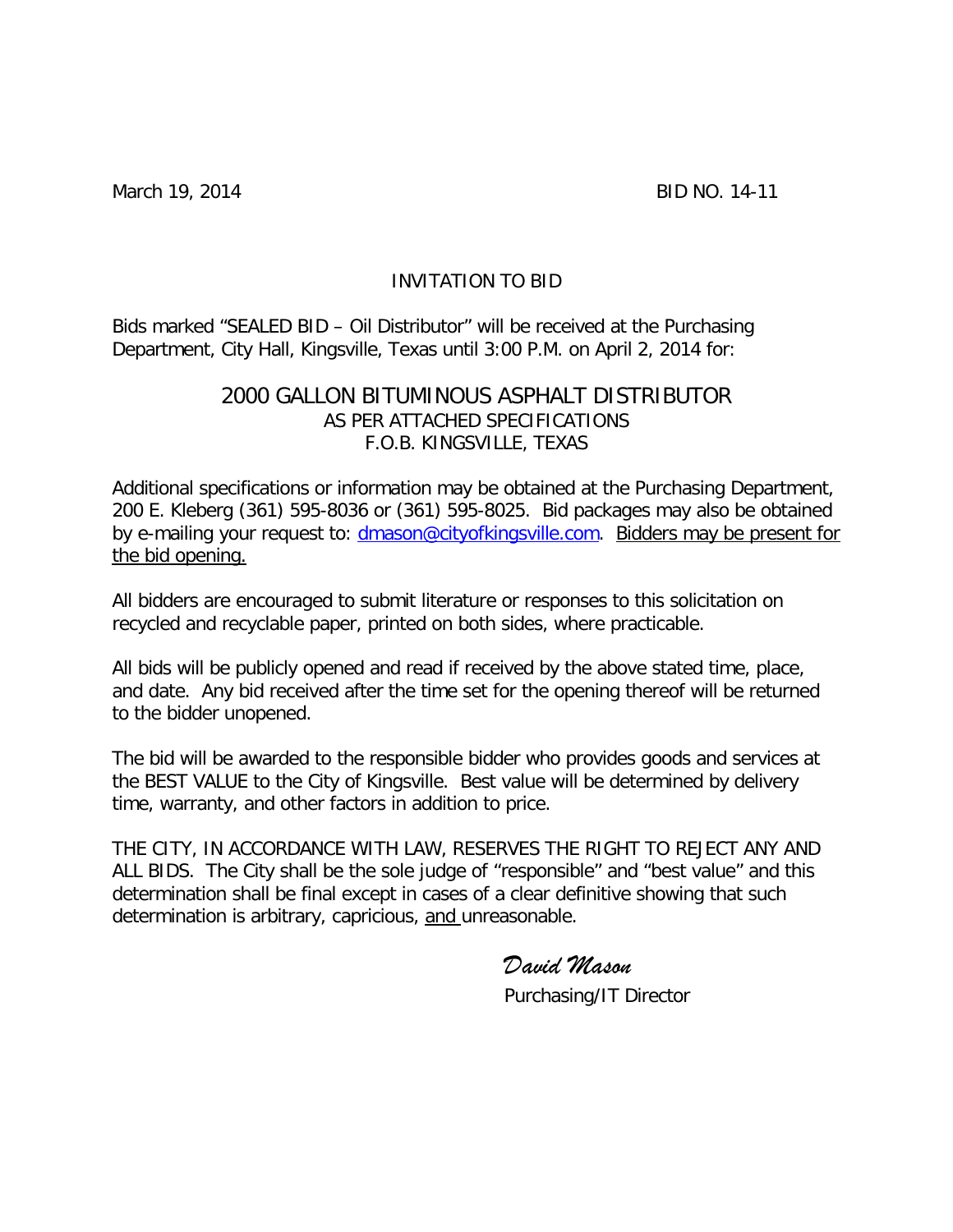# GENERAL CONDITIONS FOR BIDS

\*\* READ CAREFULLY \*\*

- 1. THE BID PACKAGE FILED IN THE PURCHASING DEPARTMENT AND THE INFORMATION CONTAINED WITHIN IS THE ONLY AUTHORIZATION TO PROVIDE THE OUTLINED MATERIALS, ITEMS OR SERVICES REQUESTED UNDER THIS BID BY ANY COMPANY.
- 2. The City of Kingsville will accept bids submitted on bid forms provided by the City of Kingsville only. Bids submitted on other forms, other than those provided by the City, will be considered non-responsive and will not be included for further evaluation.
- 3. Unless otherwise stated in the specifications, all prices will be considered firm for acceptance within sixty days of bid opening. Any exception to this must be so stated on the face of offer.
- 4. The City of Kingsville is exempt from all Federal Excise Taxes and also from State and City Sales Tax, under authority of Chapter 20, Title 122A, Revised Civil Statutes of Texas. Properly executed exemption certificates will be furnished on request.
- 6. Preference will be given when prices quoted are F.O.B. delivered with all transportation charges prepaid. Unless otherwise stated, all items shall be considered as F.O.B. delivered.
- 7. The City of Kingsville will pay for articles or services purchased under this bid within thirty days after proper delivery and receipt of correct and proper invoice. In case of a discrepancy between the unit price and the extension, the unit price will be taken.
- 8. The City of Kingsville reserves the right to remove a company from any commodity index for (1) continued failure to respond when approached, (2) failure to deliver merchandise within promised time, (3) delivery of substandard merchandise, and (4) failure to maintain a competitive position on a particular commodity group.
- 9. ALL BIDS MUST BE SIGNED BY HAND. Electronic bids are not acceptable.
- 10. The successful bidder must be capable of handling all bid and delivery requirements.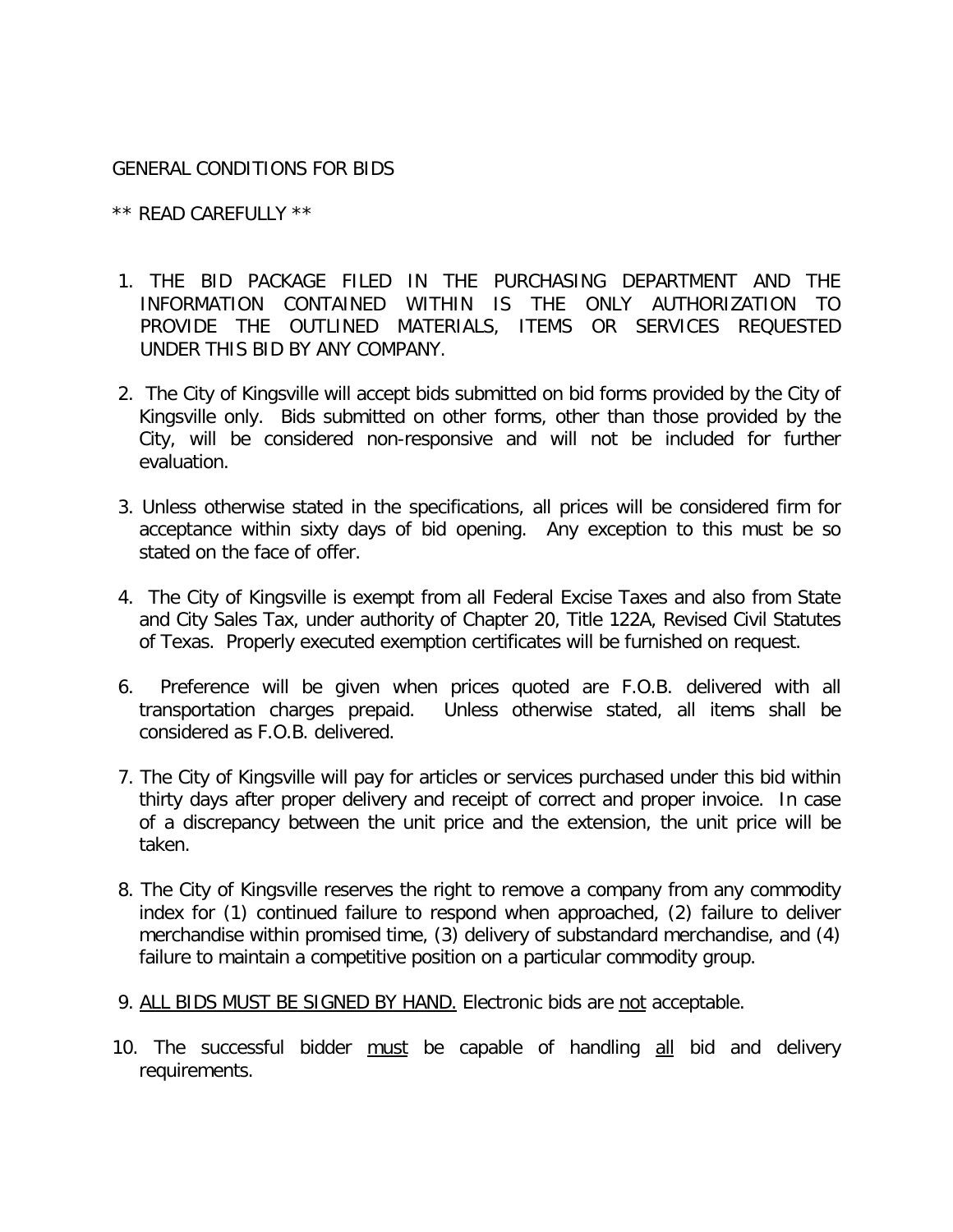- 11. The successful bidder must prove that he/she is duly capable of performing all services or delivering items awarded.
- 12. A bidder may be rejected for non-performance or a bad performance record.
- 13. The City of Kingsville reserves the right to waive any informality in the bid documents.
- 14. A copy of the bid tabulation will be available upon request to the Purchasing Director. Bid tabulations will be available for public viewing in the Purchasing Department for a period of 30 days from the bid opening
- 15. EQUAL EMPLOYMENT OPPORTUNITY: THE CITY OF KINGSVILLE DOES NOT DISCRIMINATE BECAUSE OF RACE, CREED, COLOR, RELIGION, SEX, AGE, NATIONAL ORIGIN, OR ON THE BASIS OF DISABILITY.
- 16. ELECTRONIC BIDS: THIS BID IS BEING MADE AVAILABLE BY ELECTRONIC MEANS. THE BIDDER ACKNOWLEDGES AND ACCEPTS FULL RESPONSIBILITY TO INSURE THAT NO CHANGES ARE MADE TO THE BID. IN THE EVENT OF CONFLICT BETWEEN A VERSION OF THE BID SUBMITTED BY THE BIDDER AND THE VERSION MAINTAINED BY THE PURCHASING DIRECTOR, THE VERSION MAINTAINED BY THE PURCHASING DIRECTOR SHALL GOVERN. **ONLY SEALED PAPER BIDS WILL BE ACCEPTABLE FOR THIS BID.**
- 17.VENDORS ARE RESPONSIBLE FOR CHECKING THE CITY'S WEBSITE FOR ADDENDA PRIOR TO SUBMITTING THEIR BIDS. THE CITY OF KINGSVILLE IS NOT RESPONSIBLE FOR THE CONTENT OF ANY BID PACKAGE RECEIVED THROUGH ANY THIRD PARTY SERVICES. IT IS THE RESPONSIBILITY OF THE VENDOR TO INSURE THE COMPLETENESS AND ACCURACY OF THE DOCUMENTS RECEIVED.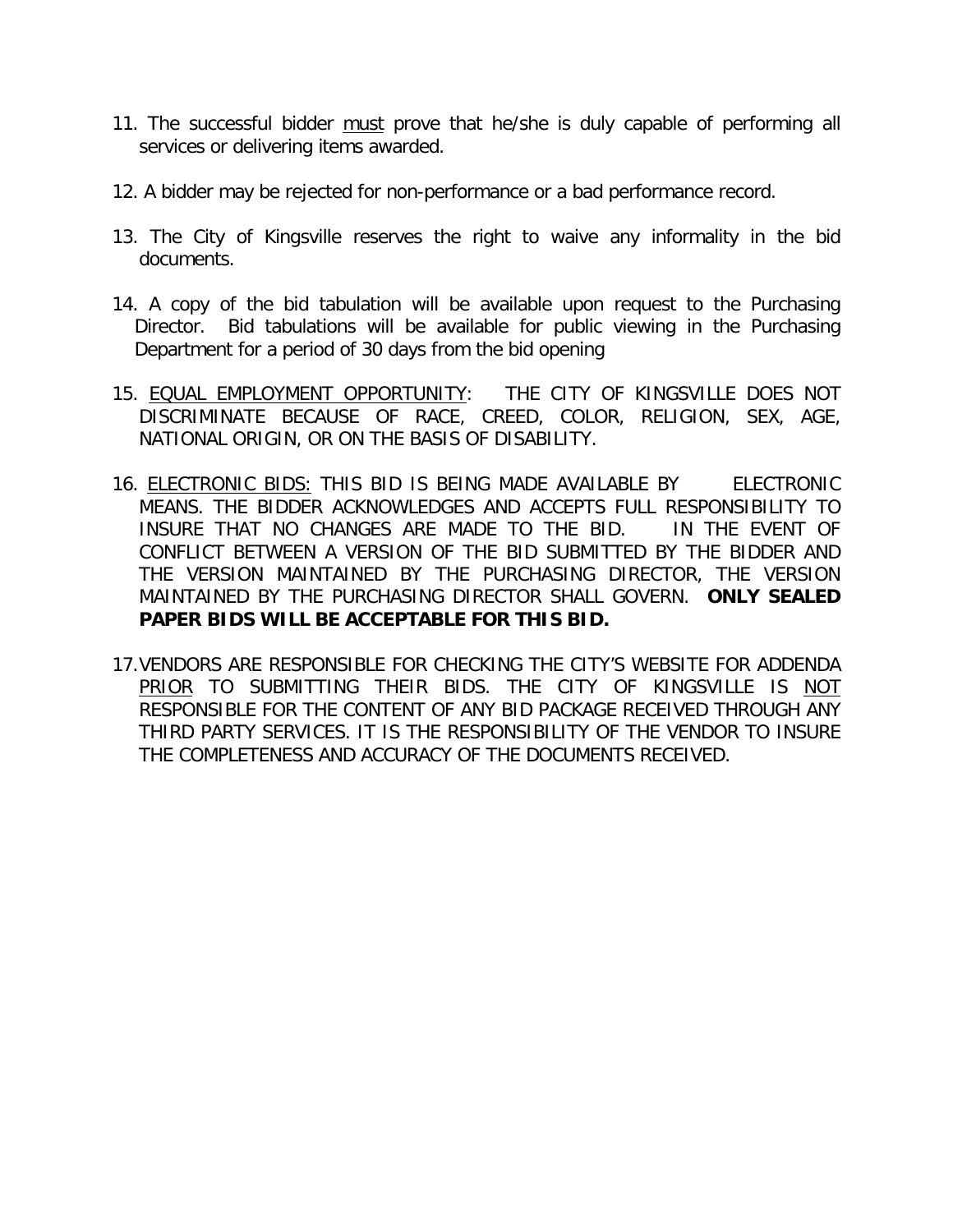### BID 14-11

#### SPECIFICATIONS FOR 2000 GALLON BITUMINOUS ASPHALT DISTRIBUTOR

It is the intent of these specifications to describe a 2000 Gallon distributor in sufficient detail to secure bids on comparable equipment. All parts not specifically mentioned, which are necessary to provide a complete distributor shall be included in the bid and shall conform in strength and quality of material and workmanship to what is usually provided the trade in general. The distributor shall be a current model under standard production by the manufacturer.

### FUNCTION: The distributor shall perform the following functions

|    | Description:                                                     | Can You Meet or Exceed? If no Explain |            |                                                                                                                                                                                                                                |
|----|------------------------------------------------------------------|---------------------------------------|------------|--------------------------------------------------------------------------------------------------------------------------------------------------------------------------------------------------------------------------------|
| 1. | Fill tank by distributor pump from outside source.               |                                       |            | $Yes$ No                                                                                                                                                                                                                       |
| 2. | Fill circulation of material in tank. Material during tank       |                                       |            |                                                                                                                                                                                                                                |
|    | Circulation must be returned to the front of the tank and        |                                       |            |                                                                                                                                                                                                                                |
|    | Exit rear of tank to ensure full tank circulation.               |                                       |            |                                                                                                                                                                                                                                |
| 3. | Circulate material through spray bar                             |                                       |            |                                                                                                                                                                                                                                |
| 4. | Spray at constant desired application rate, regardless           |                                       |            |                                                                                                                                                                                                                                |
|    | Of variation in truck speed,                                     |                                       |            |                                                                                                                                                                                                                                |
| 5. | Return material in spray bar to tank by pump.                    |                                       |            | $Yes$ No $\qquad$                                                                                                                                                                                                              |
| 6. | Hand Spray and allow hand spray hose to be cleaned               |                                       |            | Yes No when the North State of the North State of the North State of the North State of the North State of the                                                                                                                 |
| 7. | Transfer material from an outside source to a secondary          |                                       | Yes        | No and the second second second second second second second second second second second second second second second second second second second second second second second second second second second second second second s |
|    | outside source without entering the distributor tank             |                                       |            |                                                                                                                                                                                                                                |
| 8. | Pump material from distributor tank to and outside source        |                                       | Yes        | No and the second second second second second second second second second second second second second second second second second second second second second second second second second second second second second second s |
|    | or "offload"                                                     |                                       |            |                                                                                                                                                                                                                                |
| 9. | Automatically go from spray bar circulation to spray mode        |                                       |            |                                                                                                                                                                                                                                |
|    | and back to spray bar circulation while in cap operation         |                                       | Yes        | No contract the set of the set of the set of the set of the set of the set of the set of the set of the set of                                                                                                                 |
|    | 10. Distributor to be capable of returning all material in spray |                                       |            |                                                                                                                                                                                                                                |
|    | bar and spray bar lines back to the tank by means of             |                                       |            |                                                                                                                                                                                                                                |
|    | pump                                                             |                                       | Yes        | No                                                                                                                                                                                                                             |
|    | 11. Distributor to be equipped with automatic clean out system   |                                       |            |                                                                                                                                                                                                                                |
|    | which flushes spray bar, spray bar lines, pump, an               |                                       |            |                                                                                                                                                                                                                                |
|    | bituminous filters and returns clean out solvent back to         |                                       |            |                                                                                                                                                                                                                                |
|    | clean out solvent tank without reversing pump. System shall      |                                       |            |                                                                                                                                                                                                                                |
|    | signal horn when clean out process is complete and leave not     |                                       |            |                                                                                                                                                                                                                                |
|    | more than three quarts of cleaning solution in spray bar         |                                       |            |                                                                                                                                                                                                                                |
|    | assembly.                                                        |                                       | <b>Yes</b> | No                                                                                                                                                                                                                             |
|    |                                                                  |                                       |            |                                                                                                                                                                                                                                |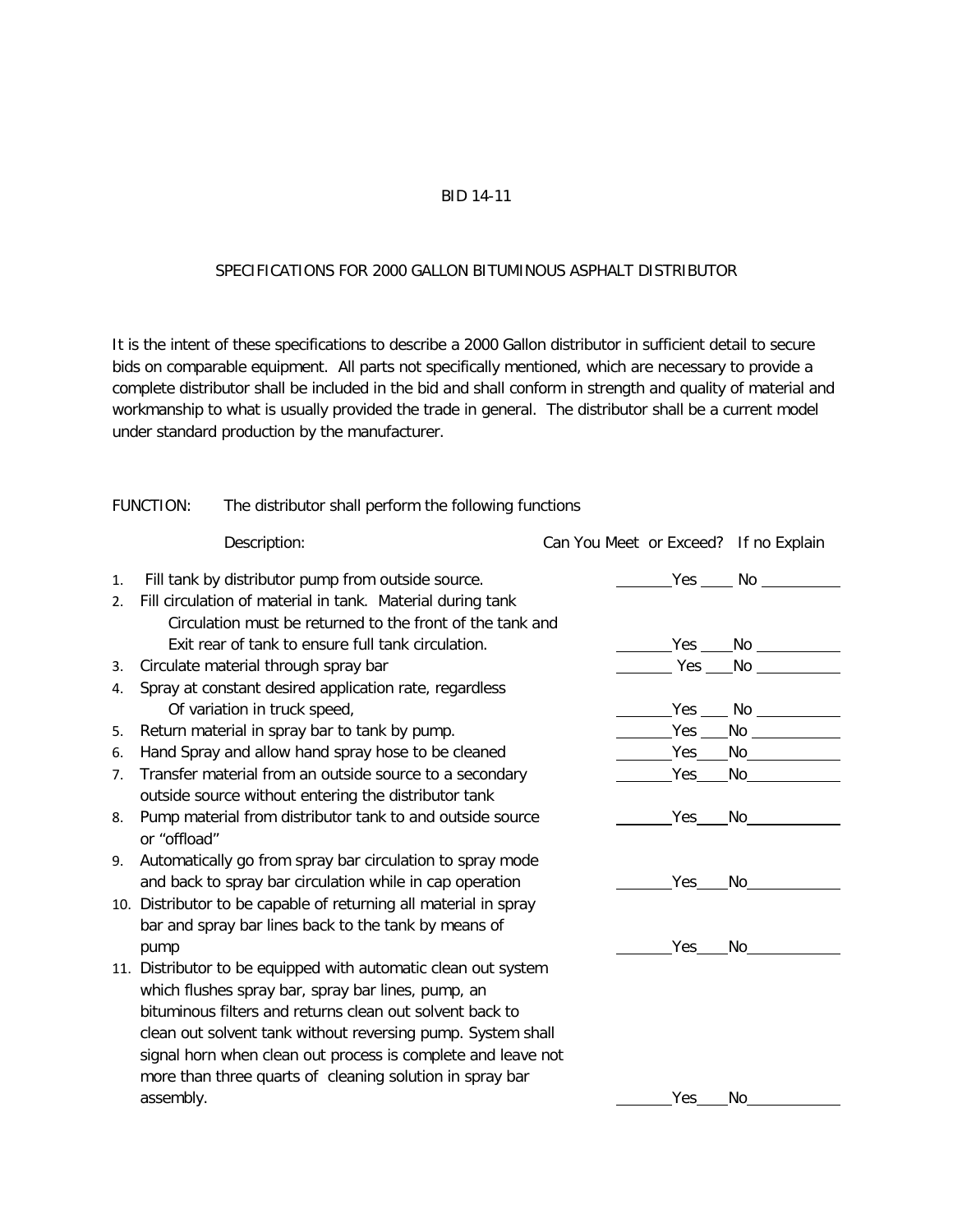- 12. 25 gallon heated clean out solvent tank. Yes No
- 13. Clean out solvent shall be heated. Yes No
- 14. Clean out tank to be capable of drainage by valve on bottom of tank. Solvent to be filled through top fill tube with cap.
- 15. Unit to use volumetric metering with no by-pass when spraying material to ensure proper application rate

#### TANK AND FITTINGS:

- 1. Capacity of 2,000 US Gallons 2. Shape is standard oval in cross section. Overall length of tank to be designed for proper fit to truck and axle load
- 3. Tank shell to be constructed of 10 gauge steel.
- 4. Surge plates to be installed in tank. Plates to be made of 7 gauged steel. Opening in plates to allow proper flow of Material to the pump, and also allow man to crawl through
- 5. Manhole to be 20" inside diameter with cover
- 6. Tank to be equipped with overflow 3" in diameter and extending at least 6' above bituminous liquid. Overflow to be designed that the material drains clear of the chassis frame structure.
- 7. 2" of DOT approved insulation to be used in construction of tank between aluminum jacket and steel tank shell. 4" Mineral Wool insulation to be used on rear head.
- 8. Tank to be mounted using spring bolster style saddles
- 9. Tank contents gauge to be mounted on front and rear tank Head covers. Contents gauge to be in 100 gallon increments. Tank gauge to be float type.
- 10. Spillage collar and overflow drain to be included in refiner's platform. Ladder with proper safety rails to be installed for access to platform. Ladder to be at the rear passenger side of tank for traffic safety.
- 11. Tank design and construction to meet all applicable Federal Cargo Tank Regulations 49 CFR 173.247 with consideration For hot asphalt products
- 12. Dial Thermometer 3" No and the set of the set of the set of the set of the set of the set of the set of the set of the set of the set of the set of the set of the set of the set of the set of the set of the set of the
- 13. Pencil Thermometer Theorem Communication of the Ves No Yes No
- 14. Distributor to be capable of loading and transferring material while filtering before the bituminous pump through the filter box housing. Use of additional cone strainers in load hose is not acceptable
- 15. Power wash-down system to be included on rear of truck. System to be equipped with 15' of hose and use

| ___________Yes_____No______________                                                                                    |
|------------------------------------------------------------------------------------------------------------------------|
|                                                                                                                        |
|                                                                                                                        |
|                                                                                                                        |
|                                                                                                                        |
|                                                                                                                        |
|                                                                                                                        |
|                                                                                                                        |
|                                                                                                                        |
|                                                                                                                        |
|                                                                                                                        |
|                                                                                                                        |
|                                                                                                                        |
|                                                                                                                        |
|                                                                                                                        |
| ___________Yes_____No______________                                                                                    |
| <b>Example Service Service Service Service Service Service Service Service Service Service Service Service Service</b> |
|                                                                                                                        |
|                                                                                                                        |
|                                                                                                                        |
|                                                                                                                        |
| Yes____No______                                                                                                        |
| Yes No                                                                                                                 |
|                                                                                                                        |

| ÷ |
|---|
|---|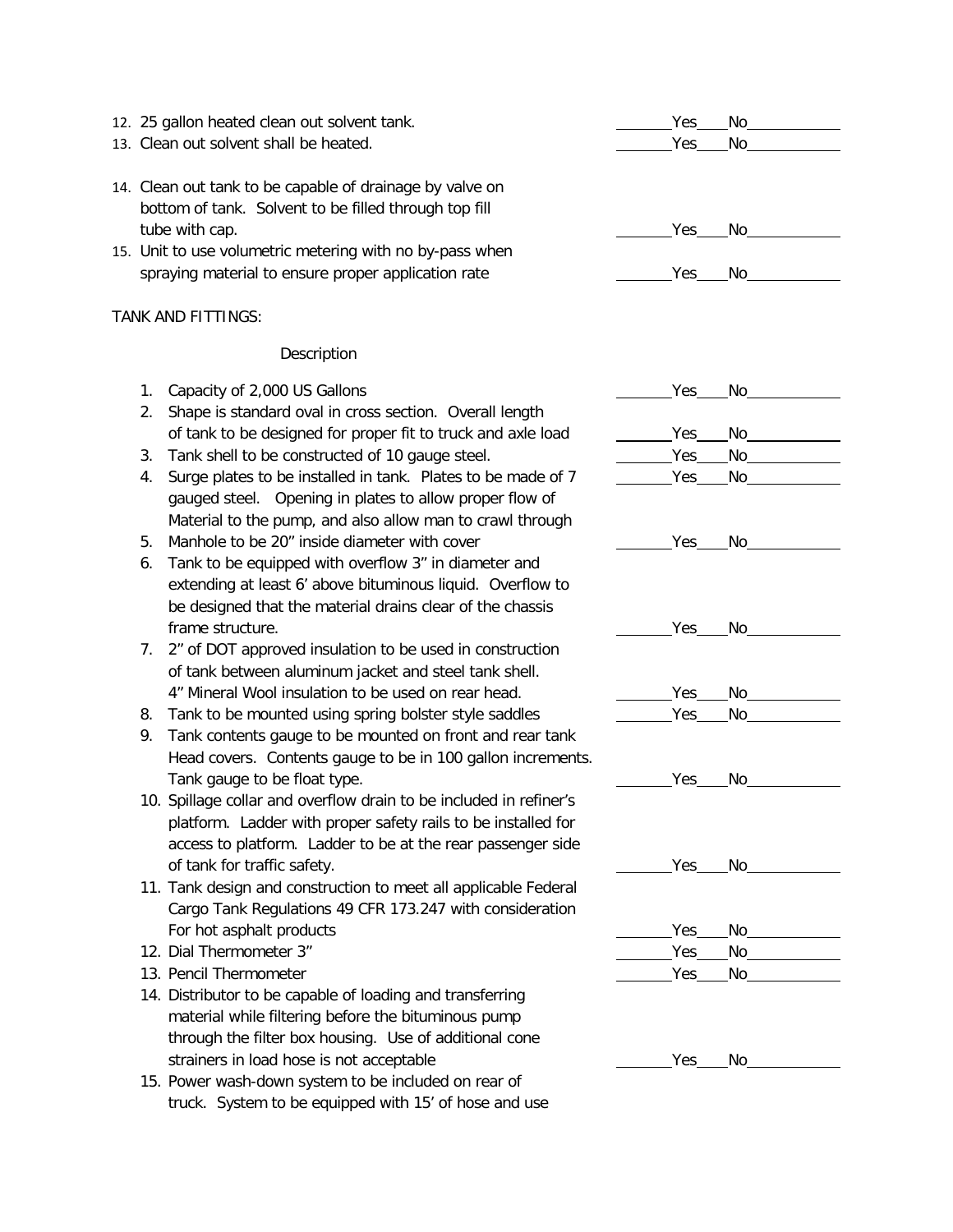a spray gun to "atomize" solvent for maximum coverage on rear of machine while using least amount of cleaning solvent i.e additional pump and pressurized solvent tank Is not acceptable Yes No

- 16. Hand spray attachment to have hand wand and cold handles (2). Attachments to have 25' hose assembly made of 1" flexible rubber. Hand spray unit to be capable of suction clean to return material back to tank. Yes No
- 17. All bituminous material to pass through strainer box assembly before entering the asphalt pump. Strainer box and screen to be cleaned automatically during clean-out cycle and returned to clean-out solvent tank The Contract Contract Contract Contract Contract Contract Contract Contract Contract Contract Contract Contract Contract Contract Contract Contract Contract Contract Contract Contract Contract Con
- 18. Sampling Valve **Yes** No
- 19. Turn signals and light at rear of distributor truck to be installed. Light to meet federal standard 108 requirements The Messing Nessing North Ave
- 20. All necessary specialty tools for operation and maintenance or the distributor to be provided and the set of the distributor to be provided and the set of the  $\sim$  Yes No
- 21. Distributor parts shall be painted using factory standard color of black or metallic gray  $Yes$  No

### BITUMENT PUMP:

#### **Description**

# 1. Positive displacement rotary gear type  $\sim$  Yes No

- a. Pump to be fully heat jacketed to speed start-up time \_\_\_\_\_\_\_\_Yes\_\_\_No\_\_\_\_\_\_\_\_
- b. Pump to be capable of 400 GPM minimum Ves No
- 2. Location of pump centerline to be below the bottom level Of the tank sump to allow all material to discharge properly And completely from tank to bitumen pump  $\qquad \qquad 2.2$  Yes No
- 3. Pump to be cleaned automatically during clean-out cycle Including filter box, spray bar, and spray lines, using Heated cleaning solution. Yes No

# HEATING SYSTEM:

|    | 1. Diesel fired burner 2 in quantity                        | Yes  | No and a series of the series of the series of the series of the series of the series of the series of the series of the series of the series of the series of the series of the series of the series of the series of the ser |  |
|----|-------------------------------------------------------------|------|--------------------------------------------------------------------------------------------------------------------------------------------------------------------------------------------------------------------------------|--|
|    | 2. Two flue tubes to run through tank and exit through      |      |                                                                                                                                                                                                                                |  |
|    | Exhaust stack at rear of tank                               | Yes  | No.                                                                                                                                                                                                                            |  |
| 3. | Exhaust stack to be inside of rear tank skin and insulation |      |                                                                                                                                                                                                                                |  |
|    | To aid in tank heating                                      | Yes  | No l                                                                                                                                                                                                                           |  |
| 4. | Flue tubes and burners to be located parallel on the bottom |      |                                                                                                                                                                                                                                |  |
|    | of each side of the tank, not stacked vertically, to allow  |      |                                                                                                                                                                                                                                |  |
|    | maximum heating capacity at minimal material level          | Yes  | No.                                                                                                                                                                                                                            |  |
|    | 5. Stainless steel flue liners                              | Yes. | No.                                                                                                                                                                                                                            |  |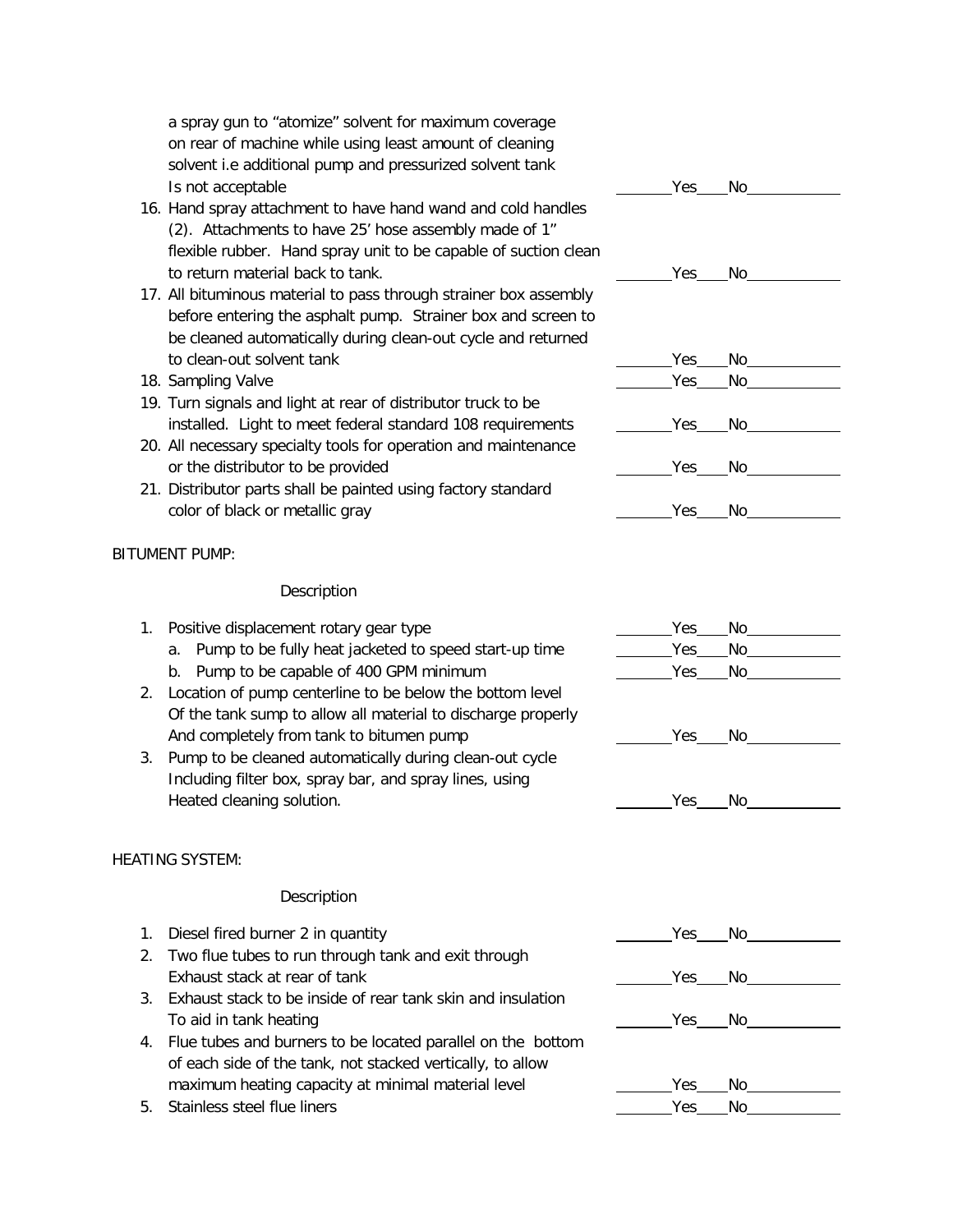|            | 6. Auto thermostat control for heating system                                                                                | Yes | No. |  |
|------------|------------------------------------------------------------------------------------------------------------------------------|-----|-----|--|
|            | 7. Continuous ignition of diesel burners while firing                                                                        | Yes | No  |  |
|            | 8. Burners will not be able to ignite if contents are not                                                                    |     |     |  |
|            | fully covering both flue tubes                                                                                               | Yes | No. |  |
|            | 9. Burners to be capable of running lower motor only without<br>Fuel to ensure proper cooling period for flue tube liner and |     |     |  |
|            | burner assembly                                                                                                              | Yes | No. |  |
|            |                                                                                                                              |     |     |  |
| SPRAY BAR: |                                                                                                                              |     |     |  |

### Description

| 1. Full circulating bar 16' in length. Bar to have a minimum 12 |      |    |
|-----------------------------------------------------------------|------|----|
| cu. in. cross section for high volume                           | Yes. | No |

- 2. Bar to be telescoping spray bar with straight line stop and start Yes No
- 3. Spray valves to be on 4" centers. Valves to be internal poppet no leak design the state of the state of the state of the state of the state of the state of the state of the s
- 4. Bar to have 4" incremental controls when extended past 8' on standard bar. This eliminates the need for extra linkage to control the spray valves on the outside bar. Unit must also calibrate for 4" variation in application rate control past 8'
- 5. With bar fully extended operator to control 1' sections of bar on drivers side and passenger side for outside 4' (bar beyond wheel path). Bar to be 4" incremental control while using the telescope feature \_\_\_\_\_\_Yes\_\_\_\_No\_\_\_\_\_\_\_\_\_\_\_
- 6. Electronic switch to control bar sections individually, as well as a gang on/off switch to be located in the cab of the machine \_
- 7. Bar to be equipped with hydraulic extend and raise-lower with adjustable control for spray bar height stop
- 8. Air solenoid valves to have independent check valve on rear of Machine to ensure proper air pressure used in distributor Functions \_\_\_\_\_\_Yes\_\_\_\_No\_\_\_\_\_\_\_\_\_\_\_

| $\sim$ | - |  |
|--------|---|--|
|        |   |  |

| $V \cap C$ |  |
|------------|--|
|            |  |

| Yes | No |  |
|-----|----|--|

# CAB Controls and Instruments

- 1. Computer with in-cab operator controls to include
	- a. Gang on/off spray bar
	- b. Individual spray bar section on/off

| c. Presets for spray application including provisions for shot |      |     |  |
|----------------------------------------------------------------|------|-----|--|
| rate, or distance traveled for shot length                     | Yes. | No. |  |

- d. Application rate adjustment switch
- e. Distance/Volume used reset switch
- f. Display selection switch

|     | No_____________                                                                                                                                                                                                                |  |
|-----|--------------------------------------------------------------------------------------------------------------------------------------------------------------------------------------------------------------------------------|--|
|     | Yes_____No___________                                                                                                                                                                                                          |  |
|     |                                                                                                                                                                                                                                |  |
|     | Yes No                                                                                                                                                                                                                         |  |
| Yes | No and a series of the series of the series of the series of the series of the series of the series of the series of the series of the series of the series of the series of the series of the series of the series of the ser |  |
| Yes | No____________                                                                                                                                                                                                                 |  |
| Yes | No and a series of the series of the series of the series of the series of the series of the series of the series of the series of the series of the series of the series of the series of the series of the series of the ser |  |
|     |                                                                                                                                                                                                                                |  |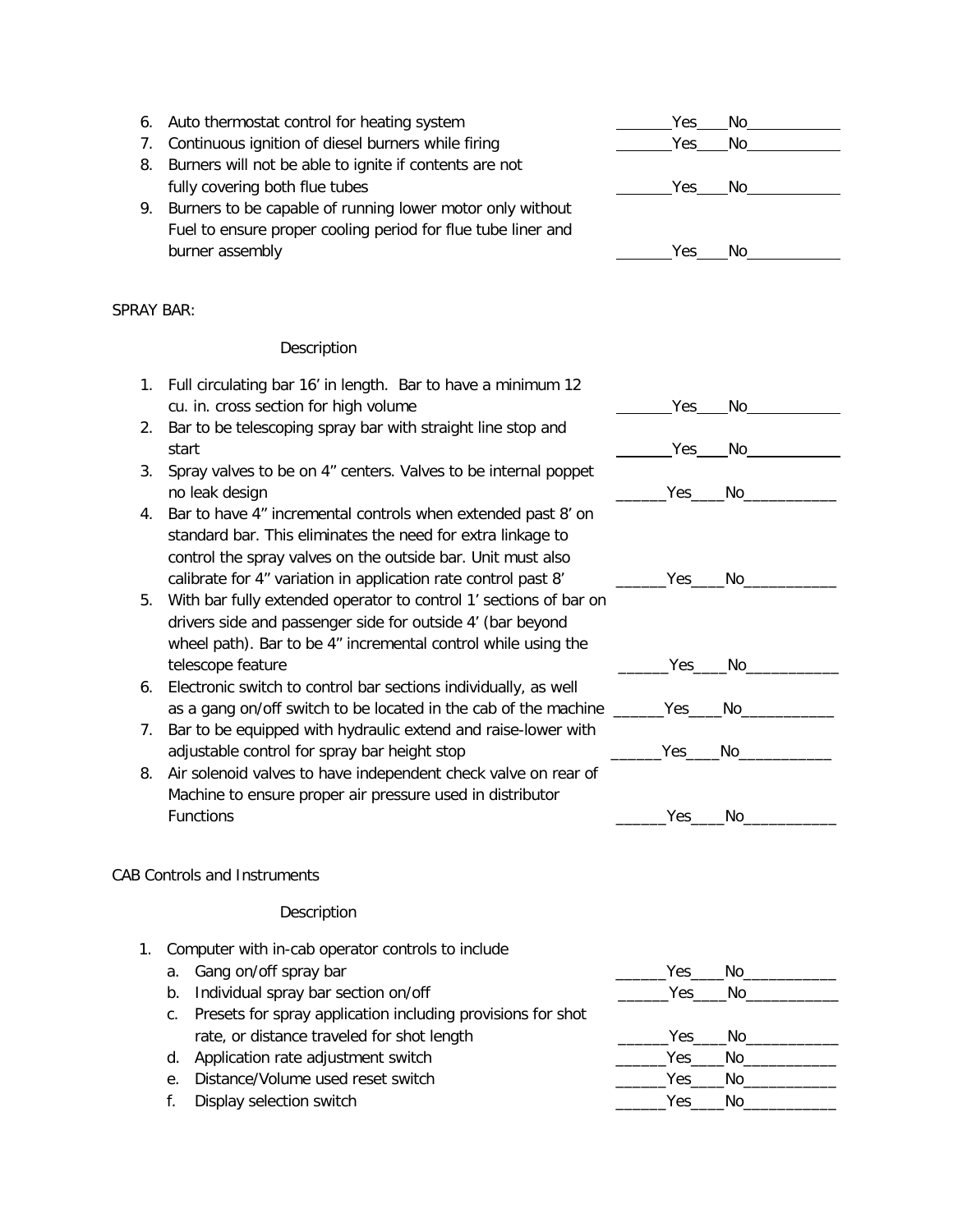- 2. In-cab instrumentation to have illuminated display containing;
	- a. Bar width
	- b. Application rate in gallons per square yard, or liters per square meter
	- c. Pump rate in gallons per minute or liters per minute
	- d. Distance traveled (resettable)
	- e. Volume used (resettable)
- 3. Computer rate control system will be hooked directly to the truck engine or transmission (same as truck gauge package i.e. RPM, and speedometer) to determine ground speed for application rate. This will ensure maximum accuracy of truck speed. Use of radar type sensor or GPS type sensor is not acceptable \_\_\_\_\_\_Yes\_\_\_\_No\_\_\_\_\_\_\_\_\_\_\_
- 4. Master controls on rear of truck to include
	-
	-
	-
	-
	- e. Cab Control and the control of the control of the control of the control of the control of the control of the control of the control of the control of the control of the control of the control of the control of the cont e.1. While in cab control machine is automatically in bar circulation while not spraying bitumen on surface
	- f. Burner on/off
	- g. Thermostat Burner Control
	- h. Manual pump speed controller
	- i. Manual pump directional controller
- 5. Redundant wiring harness from rear controller processor to cab control processor \_\_\_\_\_\_Yes\_\_\_\_No\_\_\_\_\_\_\_\_\_\_\_

COMPONENT BOXES / FENDERS:

#### Description

- 1. All component boxes and storage boxes to be weather resistant
- 2. Fenders to be aluminum diamond plate with proper mud-flap installation \_\_\_\_\_\_Yes\_\_\_\_No\_\_\_\_\_\_\_\_\_\_\_
- 3. Rear fog curtain between fenders and spray bar 8' wide made of rubber \_\_\_\_\_\_Yes\_\_\_\_No\_\_\_\_\_\_\_\_\_\_\_

# LOADING HOSE:

- 1. 3"x15' 450 flexible steel hose with quick couplers \_\_\_\_\_\_\_\_\_\_\_\_\_\_\_\_\_\_\_\_\_\_\_\_\_\_Yes\_\_\_\_\_No\_\_
- WARRANTY:

# Description

1. Minimum 12 month warranty the state of the state of the state of the state of the state of the state of the state of the state of the state of the state of the state of the state of the state of the state of the state o TRAINING:

| $Yes$ <sub>____</sub> | No_ |  |
|-----------------------|-----|--|
|                       |     |  |
| Yes                   | No. |  |
| Yes_                  | No. |  |
| $Yes_$                | No. |  |
| Yes                   | No  |  |
|                       |     |  |



|                        | Yes No the Mo |  |
|------------------------|---------------|--|
| $Yes$ <sub>_____</sub> | No_________   |  |
| $Yes$ <sub>___</sub>   | No l          |  |
| $Yes$ <sub>___</sub>   | No l          |  |
| Yes_                   | No            |  |
|                        |               |  |

| Yes        | - No |  |
|------------|------|--|
| Yes_____No |      |  |
| Yes        | No   |  |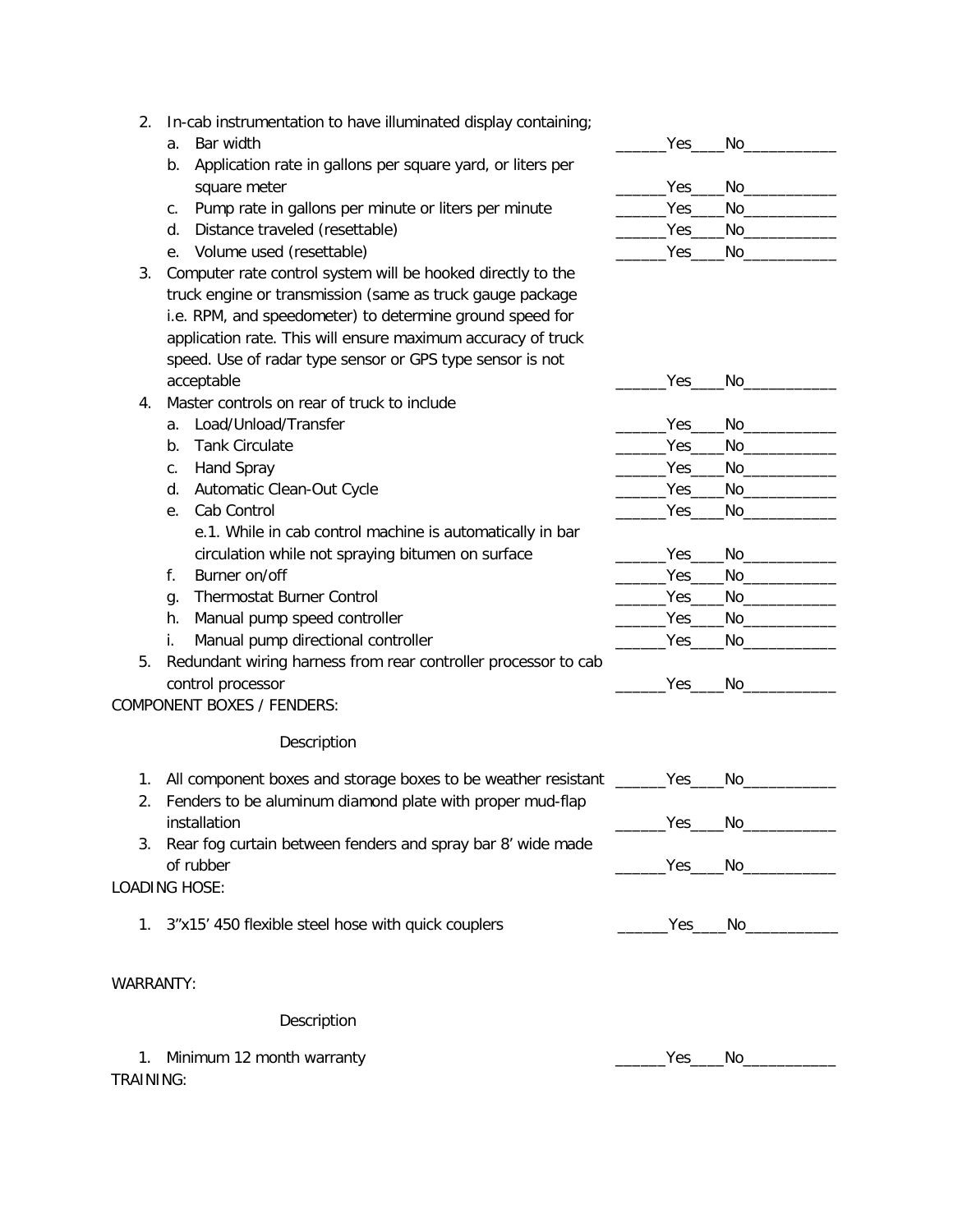|           | Successful bidder shall furnish a minimum of 8 hours operational<br>training at delivery site                                                           | Yes. | No. |
|-----------|---------------------------------------------------------------------------------------------------------------------------------------------------------|------|-----|
| CHASSIS:  |                                                                                                                                                         |      |     |
|           | Description                                                                                                                                             |      |     |
| 1.        | Unit shall be mounted on new 2014 International Model 7300<br>Chassis at 33,000 GVW Maxx Force DT engine, 215 HP<br>at 2200 rpm                         | Yes  | No. |
| 2.        | Allison 3500 RDS P Automatic transmission, 6 speed double<br>Overdrive, Bendix Antilock brake, air-conditioning with integrated<br>heater and defroster | Yes. | No. |
| Delivery: |                                                                                                                                                         |      |     |
|           | 30 Days F.O.B. Kingsville                                                                                                                               | Yes  | No. |